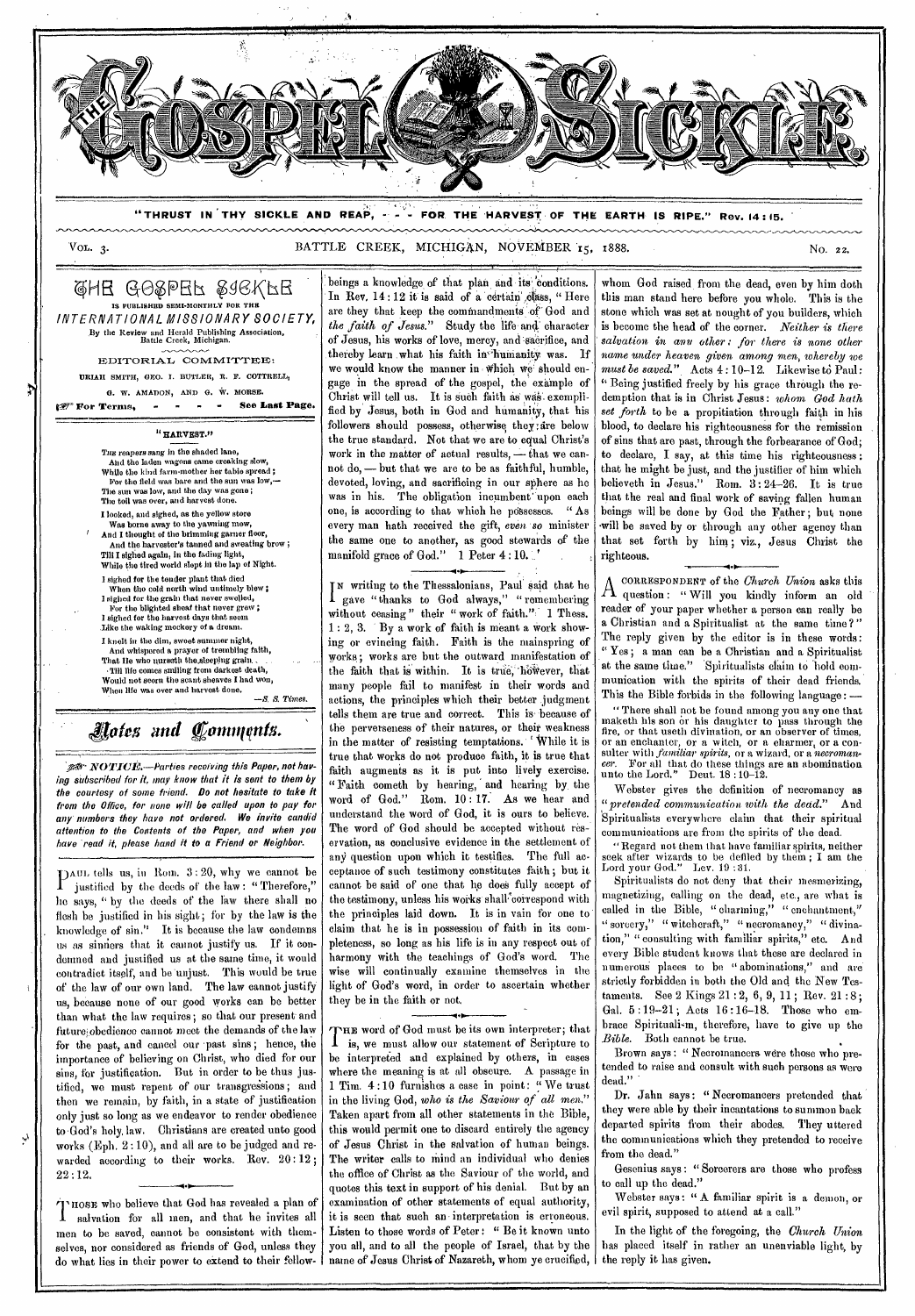# *pothinal jriklea.*

"Speak thou the things which become sound doctrine." Titus 2:1.

#### IS MAN BY NATURE IMMORTAL?

THE question of future existence is one of marvelous moment. Concerning it, no one has a right to be indifferent. We live—we die. Who can help entertaining such queries as these : Does death end all? Is there to be another edition of life? or does the life-stream flow ceaselessly on, while death is only an illusion? Is man by nature immortal? Is a life of unbroken consciousness his birthright legacy? If not, is immortality a glorious possibility? Are we now on probation for that priceless boon? What we now on probation for that priceless boon? are the conditions of its bestowal? By whom and on whom will it be conferred? When will the bright morning of immortal life dawn upon our suffering and dying race?

It is commonly assumed that man is constitutionally a dual being, made up of a material body and an immaterial soul; that the body is of little account, while the soul constitutes the real man; that the soul leaves the body at death, and continues to exist as a conscious personality ; and that every man is destined to live through all eternity, in happiness or misery.

The following definition would generally be accepted by current theology : "The soul is an active, thinking, immaterial substance. I t is uncompounded, indivisible, intangible, and indestructible; without exterior or interior surface; is not extended, and can never come in contact with matter."

• Such a soul is declared to be immortal. This doctrine is regarded by niany as essential to orthodoxy, if not to salvation itself: To doubt it, is to drift into the regions of infidelity. To deny it, is to become a most dangerous ." heretic." To denounce it, is to call down the anathemas of the popular priesthood, and to invite dishonor, excommunication, poverty, and persecution. Let us hope, however, that the day of religious toleration has begun to dawn; for while hundreds of pious and scholarly men have suffered all manner of obloquy for daring to repudiate the baptized Platonism of a corrupted Christianity, hundreds more, equally 'heretical," are now in good fellowship with various churches, and some of them are filling most responsible positions, with great acceptability and usefulness. Papal traditions and papal intolerance shall not forever prevail.

Having given the whole subject a careful and prayerful investigation,— examining alike the strongest rational and scriptural arguments used to support the dominant view  $\frac{1}{x}$  am compelled to reject the current doctrine of inherent immortality, for the following twelve reasons. My limits compel me to state them with the utmost brevity. them might easily be expanded into a book.

1. It has *a bad history.* 

*(1.) Satanic origin.* This doctrine can be traced through the muddy channels of a corrupted Christianity, a perverted Judaism, a pagan philosophy, and a superstitious idolatry, to the great instigator of mischief in the garden of Eden. The Protestants borrowed it from the Catholics, the Catholics from the Pharisees, the Pharisees from the pagans, and the pagans from the old serpent, who first preached the doctrine amid the lovely bowers of paradise, to an audience all too willing to hear and heed the new and fascinating theology —" Ye shall not surely die." When, at length, death actually came, Satan patched up his system by inventing the double-entity theory. He virtually says : " Your friend is not dead in fact, but only in appearance. It is only the vacated house that you behold. The tenant has made a safe escape, and is now really and consciously alive — enjoying a larger liberty, upon a higher plane of existence." The bait took. The beautiful theory was accepted. God was discredited, and Satan believed.

*(2.) \_Heathen philosophy.* Satan's oily argument won easy victories among the superstitious generations that came swarming down the stream of time. According to Herodotus, the Egyptians were the first who formulated and defended this doctrine. "They believe that, on the dissolution of the body, the soul immediately enters some other animal ; and that after using as vehicles every species of terrestrial, aquatic, and winged creatures, it finally enters a second time a human body." Naturally enough, other and succeeding heathen nations imbibed similar notions. But this doctrine was quite as much a philosophy as a religion ; and endless confusions and speculations arose. Plato, the leading defender, coupled the doctrine of immortality with that of pre-existence and transmigration. Are modern Platonists prepared to swallow the whole dose ? If not, why not ?

*(3.) Jewish belief.* The utter silence of the Pentateuch (covering a period of twenty-five hundred years) on the subject of the soul's immortality is a strong presumption of its falsity. The Hebrew Scriptures are equally silent. Since the Jewish people were chosen to preserve God's truth and promote God's worship, how can such silence be explained? Only on the ground that said doctrine forms no part of the divine system. The Jews took no stock in the dogma of natural immortality till they became corrupted by long association with the heathen during their captivity in Babylon. At the time of their exit, they were divided into two principal sects, taking strangely opposite views. The Pharisees tried to couple the scriptural doctrine of resurrection with the pagan doctrine of natural immortality, while the Saddueees rejected both. Each sect was partly right and partly wrong. They were both badly muddled, and Jesus warned his disciples not to accept the doctrine of either. What a pity that they could not have found the harmony of truth, by accepting the fact of death as a real and radical thing, and then by accepting the resurrection, accord: ing to the teaching of Christ, as their only hope of future life I '

*(4.) Christian compromise.* Jesus Christ started his followers upon the track of conditional immortality. Well did the apostles and primitive disciples learn this great lesson. Not a discordant note was struck for several generations. The five " apostolic Fathers" bore a clear testimony to the gospel of life and death. But in the second century theological But in the second century theological ideas began to be somewhat mixed, and the confusion grew worse and worse for succeeding ages. While Theophilus, Polycrates, Irenæus, Lactantius, and some others, proclaimed life only in Christ, Adieuagoras, Tertullian, Augustine, and others, affirmed the doctrine of immortality for all men, and endless torments for the wicked. This last feature was so revolting that some regarded it as a foul slander on God's character, and settled down in the conclusion that all will be eternally saved. Thus, various and conflicting doctrines arose from the commingled systems of Christianity and Platonic philosophy, which the church, in her too eager desire for numerical strength, tried to harmonize. An easy door was strength, tried to harmonize. opened for the reception of Platonic converts to Christianity, without requiring them to relinquish their pagan ideas. Thus the cause of God was compromised. The unholy leaven continued to work, until nearly the whole lump was at last infected. Sad enough has been the result.

*(5.) Papal decree.* The Christian church continued to degenerate. With the lapse of ages, ecclesiastical authority became centralized in the pope of Rome. At his instigation great councils were held, At his instigation great councils were held, and authoritative edicts were issued, to regulate the belief and bind the conscience of the religious world. To fix upon the dogma of natural immortality, the formal seal of the church, and thus make it easier to punish dissenters, the Council of the Lateran, held A. D. 1513, under Pope Leo X., issued the following decree : —

Whereas, Some have dated to assert concerning the represented by the second of the Sacred Counce 1, do condemnt and reprobate all who assert that the intellectual soul is mortal, seeing the soul is not only that the intel body, as it is expressed in the canon or rope of means out likewise *immortal*; and we strictly inhibit all from dog-<br>we done that all who adhere to the matizing otherwise ; and *we decree* that all who adhere to the like *erroneous assertions* shall be shunned and punished as heretics.

Most of the reformers clung to the dogmas of the papacy, rejecting only a few monstrous pretensions relating to penance and purgatory. They were still in a hazy atmosphere, and often exhibited the same intolerant spirit which inspired their persecutors. In less than fifty years from the Lateran Council, the Protestants published their Helvetic Confession, containing this narrow decree : "We condemn all who scoff at the immortality of the soul, or bring it into doubt by subtle disputations." This was hardly less than a second edition of Rome. Too many still linger under its dark shadow.

2. It is at variance with *the scriptural account of man's creation.* 

The history of man's *origin* will be likely to shed light on his *nature.* This is the record : —

"The Lord God formed man of the dust of the ground, and breathed into his nostrils the breath of life; and man became a living soul." Gen. 2 : 7.

ll'ere is a whole system of anthropology in a nut

shell. The text does *not* teach that man, or any part of him, is immortal. What *does* it teach? (1.) That *there is a God.* The universe did not (1.) That there is a God. The universe did not create, and does not run itself.

(2.) That *God created* man. Then man did not always exist. Nor did he come into existence by an evolutionary process. He was a positive creation.

(3.) That God formed man *"of the dust."* Man was then a material organism - visible, tangible, ponderable.

(4.) That this dust-made man was *vitalized with " the breath of life."* Now the heart beats, the blood starts, the eyes sparkle, the nerves tingle, the brain thinks. The steam has been turned on, and the engine moves.

 $(5.)$  That the whole man, thus vitalized, " *became* a *living soul.*" Not a word is said about an *immor*-Not a word is said about an *immortal* soul. Nor is it even intimated that the soul was a separate entity, which was put into man after he was formed. A plain man, with no predilections or pet theories, would never deduce the prevalent theory of man's nature, from the first two chapters of Genesis.

3. It clashes with *the Bible statement of man's fall.* 

Our first parents were highly endowed, and designed to exercise dominion over all the earth. But those who govern others must first learn to govern<br>themselves They must be tosted and daveland They must be tested and developed. The chosen test was a simple one:—

" Of every tree of the garden thou mayest freely eat ; but of the tree of the knowledge of good and evil, thou shalt not eat of it; for in the day thou eatest thereof thou shalt surely die." Gen. 2 : 18, 17.

Literally rendered, the last words are, "Dying thou shalt die." In the very day that Adam ate the forshalt die." In the very day that Adam ate the for-<br>bidden fruit, he became a dying man, and through various processes of disease and decay, he steadily and surely went down to death. He was at first balancing between two possible destinies — mortality and immortality. Had he eaten of the tree of life, the scales would have turned in favor of immortal existence. But he ate of the wrong tree, and subjected himself to a death-destiny.

The Adamic penalty will be more clearly understood, if we trace the history of the case a little further. After Adam sinned, he was driven from the garden of Eden, " lest he put forth his hand and take also of the tree of life, and eat, and live forever. God would not allow him, as a sinner, to live forever. It was the hand of love that pushed sinful man aside, and thus cut off all possibility of his becoming immortal in misery.

4. It is opposed to *the scriptural doctrine of death.* 

Popular theology transforms death into an angel of blessing — an emancipator from bondage — a resurrection — a gate to endless joy — a glorious coronation. The Bible tells quite a different story. It represents the dead as having gone into a land of darkness, of silence, of sleep, and of absolute unconsciousness : —

"There is no work, nor device, nor knowledge, nor wisdom, in the grave  $(sheol)$ , whither thou goest." Eccl.  $9:10$ .<br>"For in death there is no remembrance of thee : in the grave who shall give thee thanks ?" Ps. 6 : 5. "The dead praise not the Lord, neither any that go down into silence." Ps. 115 : 17. "His breath goeth forth, he returned to his earth ; in that very day his thoughts perish." Ps, 146 : 4. "The' llving know that they shall die ; but the dead know not any-<br>thing.'' Ecel. 9 : 5. "If Christ be not raised, your fuith is<br>vain; ye are yet in your sins. Then they also which are fallen<br>asleep in Christ are perished.'' 1 C

These and many other passages teach that death is a radical change — a negation of life — a state of mental and physical inaction. The life-current is interrupted in its flow. The faculties are paralyzed. The heart has ceased to beat, and the bruin to perform its functions. All of this is exceedingly damaging to the current theory that man is immortal — that the soul survives the shock of death, and continues in uninterrupted conscious existence. If this dogma is true, I know not how to interpret those numerous passages that represent the dead as having *ceased to live,* and as being absolutely dependent upon the resurrection for future life.

5. It is equally opposed to *physiological facts.* 

Truth in nature is just as sacred as truth in revelation. Many facts in science and human experience show that mind is not a separate *entity,* but an *attribute* of the living man — the result of vitalized organization. The brain is as truly the organ of thought as the eye is the organ of vision. Otherwise, why were brains ever made a part of the physical organism ? Various cases are recorded where persons have received injuries upon the head, indent-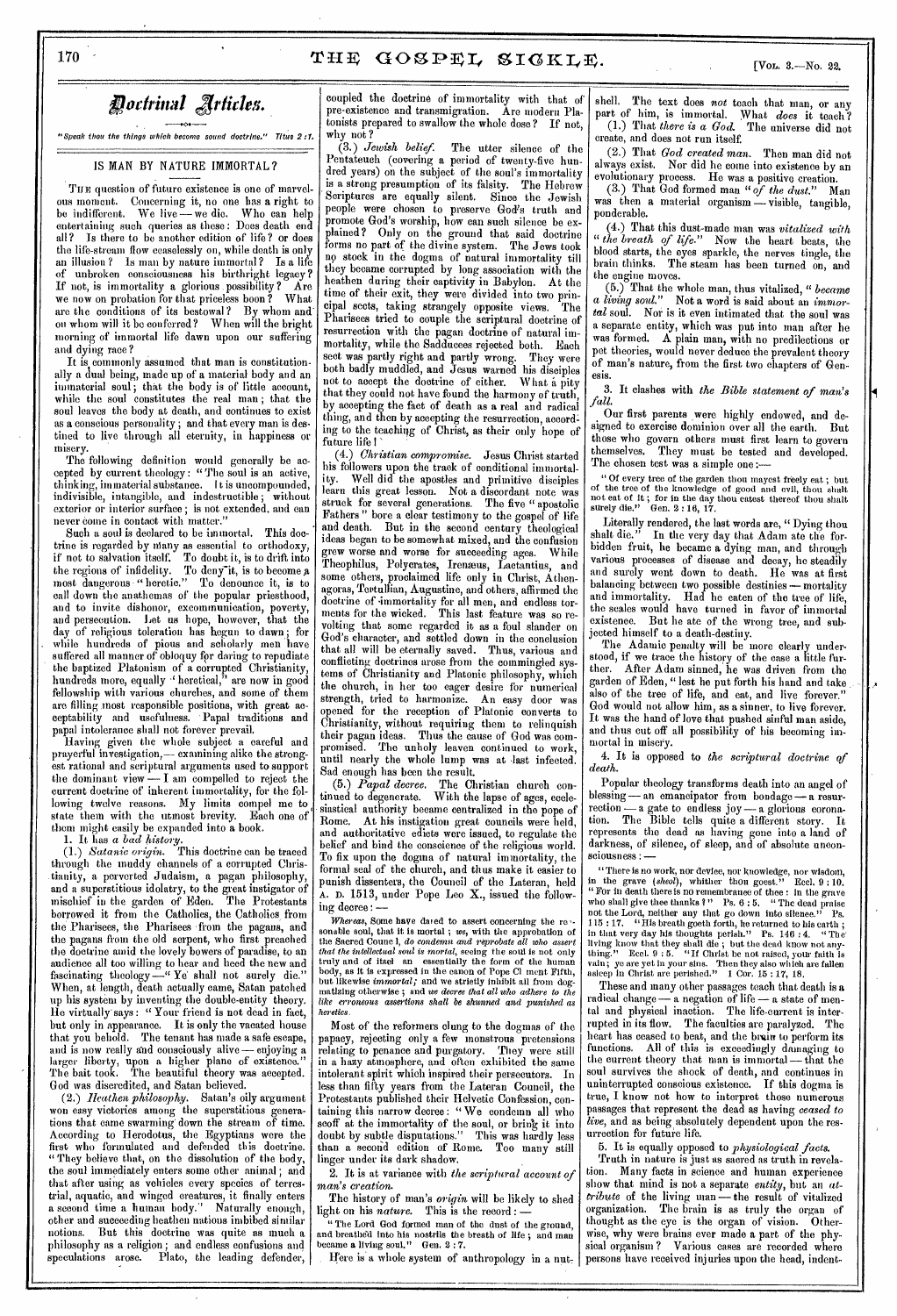Þ

ing the skull and producing sudden unconsciousness, which continued for days, weeks, or months, till a trepanning process lifted the bone that compressed the brain, when consciousness was immediately restored. Sometimes weeks have thus intervened between the beginning and ending of a sentence perfect blank in personal history. Can it be that man possesses an immortal soul, endowed with such self-existent energy and lofty powers as are usually ascribed to it, and yet that soul can be paralyzed, and so practically killed that it does not know anything for months  $-$  all by a little blow upon the head? It is a gratuitous assumption to say that though one blow may reduce the soul to a state of unconsciousness, two or three blows will thrill it into a more vigorous life than it ever knew before!

6. Immortality is nowhere ascribed to man, *in his present state of existence.* 

This term does not occur at all in the Old Testament and only five times in the New, translated twice from *aphtharsia* and three times from *athanasia.*  In the Revised Version the term " immortality" occurs only three times-translated from *athanasia*  -and " immortal" is not used even once. But what is the teaching of those passages in which these words occur, even in our common version? The term " immortal," occurring once, is applied to the Eternal King, and not to man, or any part of him.<br>See 1 Tim. 1:17. In relation to *immortality*, we See 1 Tim. 1:17. In relation to *immortality*, we learn : (1.) That God alone possesses it. 1 Tim. 6 : 16. (2.) That Christ brought it to light, not as an attribute of man, previous to his coming, but as g glorious possibility through himself. 1 Tim. 1 :10. (3.) That if we ever obtain it, we must earnestly *seek* for it. Horn. 2 : 7. (4.) That " this mortal must *put on* immortality." 1 Cor. 15 : 53. (5.) That we cannot put it on *till the resurrection morning.* 1 Cor. 15 : 54. Surely the evidence of man's immortality is wanting. It ought to be sufficient to believe what the Bible clearly teaches. It does not *teach the immortality of the soul.* 

*7. immortality is a blessing to be sought,* and not a birthright legacy,

The last proposition paves the way for this, which makes the argument doubly strong. Jesus Christ is revealed as the world's great Lifegiver. To a race of dying sinners he uttered this sorrowful lament: " Ye will not come to me that you might have life." This implies three things: (1.) Men are dead, either in fact or in prospect. (2.) Christ is the appointed source of' life, spiritual and eternal. (3.) To obtain it, nien must make personal and earnest application.  $\vec{A}$  multitude of passages might be adduced. I give only two samples :-

"I am the living bread which came down from heaven ; If any man eat of this bread, he shall live forever." John  $6:51.$ 

How, then, can man expect to live forever without any connection with Christ?

"This is the record, that God bath given to us eternal life, and this life is in his Son. He that hath the Son hath<br>life, and he that hath not the Son of God, hath not life.'' 1 John 5 : 11, 12.

Here we have two facts : (1.) God bath given to us (Christians) eternal life. (2.) This life is not in us, but in his Son. God has given it to us by promise, and we now have it by faith and hope. But if we "by patient continuance in well doing *seelc* for glory and honor and immortality," that endless life will in due time be ours.

8. The doctrine of inherent immortality is opposed to *the scriptural doom of the wicked.* 

What is that fearful doom ?

(1.) They shall *die.* 

"For if *ye* live after the flesh, ye shall die ; but if *ye*  through the Spirit do mortify the deeds of the body, ye shall live." Rom. 8 : 13. See also Dent. 30 : 19 ; Eze. 18 : 4 ; 33 : 11 ; John 6 : 50 ; Rom. 6 : 23 ; James 1 : 15 ; 5 : 20 ; Rev. 2 : 11 ; 21 : 8.

(2.) They shall *perish.* 

"The wicked shall perish, and the enemies of the Lord shall be as the fat of lambs ; they shall consume ; into smoke shall they consume away." Ps. 37 : 20. See also Luke 13: 3, 5 ; John 3 : 14, 16 ; Rom. 2 ; 12 ; 2 Cor. 2 : 15.

(3.) They shall be *destroyed.* 

"The Lord preserveth all them that love him ; but all the wicked will he destroy." Ps. 145 : 20. See also Ps. 37 : 38 ; Matt. 7 :13 ; 10 : 28 t Phil. 3 :18, 19 ; 2 Thess. 1 : 7-9.

(4.) They shall be *burnt up.* 

"For, behold, the day cometh, that shall burn as an oven:<br>and all the proud, yea, and all that do wickedly, shall be<br>stuhle; and the day that cometh shall baunt them up, saith<br>the Lord of hosts, that it shall leave them n

The logic of this testimony is simple and forcible.

If sinners were immortal, they could not perish. But the Bible plainly teaches that they will perish. Therefore they are not immortal.

9. It supersedes the necessity of *a resurrection.*  Those who lay *much* stress upon " the immortality of the soul " lay correspondingly *little* stress upon the resurrection of the body. This is a logical sequence. These two doctrines cannot coalesce. They are natural antagonisms. Many try to believe both, but in the very nature of the ease their faith in the one will practically vitiate their faith in the other. This is no new discovery. William Tyndale saw, more than three hundred years ago, that to send men to heaven, hell, or purgatory at death, was to destroy the argument by which Christ and Paul proved the resurrection. The apostles made all future life depend upon a revival of the dead. Modern theologians invest man with the power of continued existence, and make such revival entirely unnecessary.

10. It reduces the judgment scene to *a solemn farce.* 

If the Bible teaches anything, it teaches the fact of a coming judgment, when the verdicts of human destiny will be righteously rendered and faithfully desuny will be lignedusly convert work into judgment, with every secret thing, whether it be good or whether it be evil." This does not occur at good or whether it be evil. And you have seen the days<br>death. There are not ten thousand judgment days<br>seattered along the history of the race. "God hath scattered along the history of the race. "God hath appointed a day " for this work, and " we shall all stand before the judgment-seat of Christ," who will. then "reward every man according to his works." But if men are rewarded in a disembodied state, and as soon as they die, such a tribunal would be nothing less than a solemn farce. Why rally the glorified saints from heaven, or the lost from a penal hell, to pronounce upon them a verdict of approval or condemnation ? Is it possible that any of them had gone to the wrong place? The Bible view of rewards and punishments, meted out at the day of judgment, dissipates this fog-bank of error, and justifies the ways of God.

11. It subverts the Bible doctrine of *Christ's second corning.* 

If man has an immortal soul capable of living without a body, there is no necessity that Christ should come to raise and reconstruct the physical organism. If men go to their respective rewards as soon as they stop breathing, Christ has no need to come in the capacity of a judge. And if saints are to find their permanent home in heaven, and sinners in some other part of God's universe, then the time must come when our planet will be entirely depopulated, and practically worthless. In that case there would be no need of Christ's coming to lift the curse, and purify the earth for the saints' inheritance. Why, then, should he ever come? Is it any wonder that those who adopt the current theology should care,so little about the Lord's return ?

12. It is a prolific *source of error.* 

If we are to judge a tree by its fruits, what must be our opinion of a dogma that has brought forth such a hateful harvest of pernicious errors as the one under consideration? The tree of " natural immortality " has many boughs, well loaded with such fruit and consideration? The free of matural initiated<br>tality" has many boughs, well loaded with such fruit<br>as the following: Mormonism, Mohammedanism, Shakerism, Swedenborgianism, Spiritualism, Purgatory, Mariolatry, Universalism, and Eternal-tormentism. All these systems are built upon the assumption that dead folks are alive. This is the warp and woof- the brains, bones, and muscles - the top, bottom, and center of Spiritualism. It is this that induces the priest-ridden Romanist to pay his money to help his dead friends through the pains of purgagatory. Convince him that the Virgin Mary has been for eighteen centuries a dead woman, and he will direct no more prayers to her. Universitism is will direct no more prayers to her. Univeralism is only a natural rebound from the doctrine of' endless torment. They agree in saying that all men will live forever, while they differ as to the condition of that Whoever starts out with the assumption of natural immortality, will be compelled to adopt a spiritualizing system of interpretation that really turns the Bible upside down, and opens the floodgates of damaging error.-A. *A. Phelps, formerly pastor of Congregational church. at Rochester, N.Y.* 

THE strongest argument for the truth of Christianity is the true Christian,-the man filled with the spirit of Christ. The best proof of Christ's resurrection is a living church, walking in new life, and drawing life from him who has overcome death. *Christlieb.* 

# *flit Christian Xife.*

"If any man have not the Spirit of Christ he Is none of his."



#### HOLINESS.

MEN pray for holiness as if it were something entirely apart from their every-day life, something that had nothing at all to do with their conduct in their domestic, social, and business relations. They sing, "Nearer, my God, to thee," with glowing fervor, but never think that the prayer can be answered only by the uplifting of their own lives to the plane of God's requirements. Holiness is not a mere sentiment, not a vague vision of glory overhanging us like a heavenly cloud, not a rapture or an ecstasy, not something that God sends down to wrap us like a garment in its radiant folds. If being holy means anything at all, it means being true, honest, upright, pure, gentle, patient, kind, and unselfish. We really have no more religion than we get into our every-day practice. Wherein our devotion is higher than our living, it counts for nothing.-S. S. Times.

#### " CAST THY BREAD UPON THE WATERS."

" WHATSOEVER a man soweth, that shall he also reap," not in *quantity,* but in *kind.* A few months since, while speaking with a good brother, of the way in which God sometimes blesses the humblest efforts put forth in the interests of his cause, he related the following peculiar dream, which I have ever since regarded as a most singular illustration of the familiar text : "Cast thy bread upon the waters, for thou shalt find it after many days.

In his dream he was standing on the shore of a great river, having on his arm a basket filled with small crackers, which, as the tide began to go out, he cast upon the waters. Handful after handful he flung on the receding waves, and then, the basket being emptied, he stood watching them until the fastebbing, tide had borne them all out of sight. And still he stood looking off upon the waters, as if in a reverie, when suddenly, as it seemed to him, the tide began 'to come in. Wave after wave continued to hasten joyously shoreward, until the tide was nearly at its bight. Just then, happening to raise his eyes, it appeared as if the entire surface of the water, in the distance, was covered with strange looking objects, moving swiftly toward the shore. On they came, like an armed and disciplined host, every wave bringing them nearer. The advance guard reached the shore, and swept up the beach, as if to surround him. The rear guard followed, until the shore was.<br>lined with them as far as the cye could reach. They lined with them as far as the cye could reach. piled themselves up about him like a great wall. Retreat was impossible. He was a prisoner! Judge of his surprise, however, when those strange-looking objects which had thus effected his capture, were discovered to be *great loaves of bread !* He had cast in a few little crackers-food for a few-and, behold, they came back a host of huge loaves-food for an army *I-Boston Watchman.*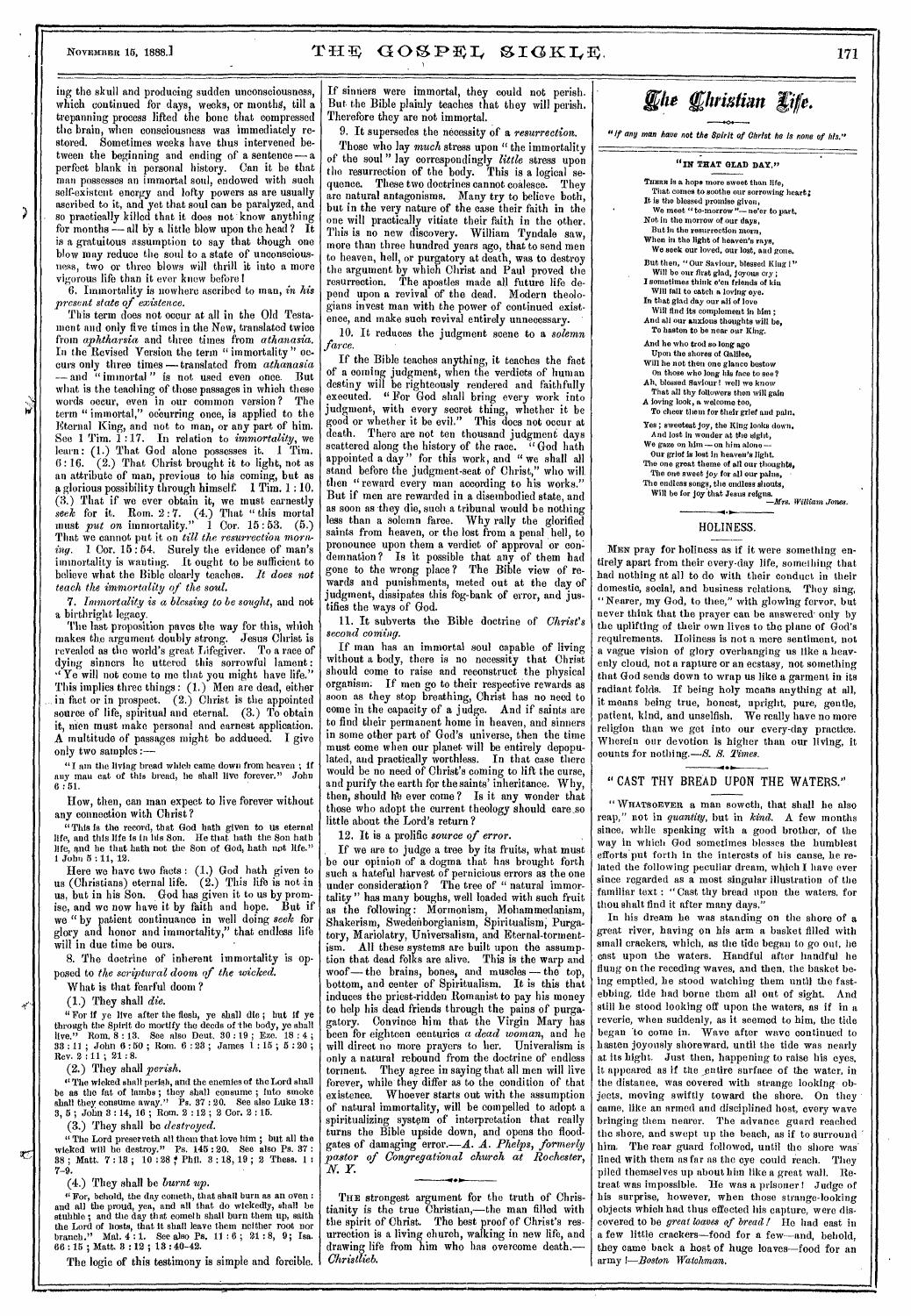### 172  $T \text{H} \oplus \text{GO} \otimes \text{P} \oplus \text{L} \text{S} \text{I} \otimes \text{K} \text{L} \oplus \text{S}.$  [Vol. 8.—No. 22.



BATTLE CREEK, MICH., NOVEMBER 15, 1888. esenamunyesesananyasesenamunsesenamunvesesenamunsesenamunsesenamanunsesesanamunveseseam

APPROACH OF THE DAY OF THE LORD.

IN accordance with the promise made in our last article under the above heading, the purpose of the present paper is to inquire concerning the overthrow of the papacy. It will be remembered that according to the interpretation given of Dan. 7 :24, 25, the papacy was to continue as a persecuting power for 1260 literal years. The date of the full establishment of the papacy has been fixed as A. D. 588. From this, it is an easy matter to reckon 1260 years, and ascertain that the allotted time should end in A. D. 1798. It is now in order, to consult history, and ascertain the facts in the case.

Rev. George Croly, A. M., says :—

On the 9th of February, 1798, the French corps com-manded by Berthier encamped in front of the Porta del Po-polo. On the next day the Castle of St. Angelo surrendered ; the city gates were seized, and the pope and the car-<br>dinals, excepting three, were made prisoners, , , , Ten davs ditials, excepting three, were made prisoners. . . . Ten days after, the pope was sent away under an escort of French cavalry, and was finally carried into France, where he *died in captivity.—The Apocalypse,* p. 429, London ed., 1828.

The French army nuder Bonaparte was seen invading and partitioning the papal territory. The next year, 1798, saw it *master of Rome*, the popedom a republic, and the pope a prisoner and an exile.— $Id$ , p. 124.

Dr. Adam Clarke says :-

In 1798 the French republican army under General Berthier, took possession of the city of Rome,<br>superseded the whole papal power,—*Com. on 1* thier, took possession of the city of Rome, and entirely superseded the whole papal power.—Com. on Dan. 7:25. Croly on the Apocalypse, p. 100, says :—

On the 10th of February, 1798, the French army under Berthier entered Rome, and took the pope and the cardinals prisoners. Within a week, Plus VI. was deposed. Plus VI. died in captivity. The papal independence was abolished by France, and the son of Napoleon was declared king of Rome.

The "Cyclopedia Americana," under "Berthier," speaks as follows : —

In October, 1797, General Bonaparte sent him to Paris to deliver to the Directory the treaty of Campo-Formio. In January, 1798, he received the chief command of the army of Italy, and was ordered by the Directory to march against the dominions of the pope. In the beginning of February, he made his entrance into Rome, abolished the papal government, and established a consular one.—Vol. 2, pp. 80, 81.

Of Pope Pius VI., it says :—

An army, commanded by General Berthier, entered that capital (Rome) Feb. 10, 1798, and on the 15th proclaimed the establishment of the Roman republic, governed by consuls, a senate, and a tribunate. The pope, after this depriva-tion of his authority, was conveyed to France as a prisoner, and died at Valence, Aug. 29, 1799.—Vol. 10, p. 161. Edited by Francis Lieber, Boston, 1854.

The following is found in Thier's "French Revolution " :

On the 22d of Pluviose (Feb. 10, 1798), Berthier came in<br>sight of the ancient capital of the world, which the repub-<br>lican armies had not yet visited.... The Castle of St.<br>Angelo was delivered up to the French on the natu tion between civilized nations, to respect religion, the public establishments, persons, and property. The pope was left in the Vatican, and Berthier, introduced at the Porta del Popolo, was conducted to the capitol, like age, was removed in the night from the Vatican, and conveyed into Tuscany, where he received asylum in a convent. —Vol. 4, p. 246.

Pius VI., Angelo Braschi, February 15 dethroned by Bonaparte; he was expelled from Rome and deposed in February, 1798, and died at Valence, Aug. 29, *1799.—Haydn's Dictionary of Dates,* p. 375.

A French corps *d'armee* under Berthier, having in Febru-ary, 1798, crossed the Apennines from Ancona, and entered Rome, the tricolor flag was displayed from the capitol, amidst the shouts of the populace, *the pope's temporal reign declared*<br>*at an end*, and the Roman Republic proclaimed in strict al-<br>Hance and fraternization with the French.—*Horce Apoc.*, vol. 3, p. 370.

Such is the testimony of history. The downfall of the papacy is thereby established beyond controversy as occurring at a time to furnish an exact fulfillment of prophecy. For 1260 years, from A. D. 538 to A. D. 1798, the " man of sin " held sway, and exercised temporal dominion and persecuting power. But the words of prophecy must be fulfilled in its ending, as in its beginning and progress ; and true to those words that end was reached exactly "on time." Such was the field of operations had in view by the apostle Paul in the language that furnished the text of this series of articles :-

"Let no man deceive you by any means ; for that day shall not come, except there come a falling away first, and that man of sin be revealed, the son of perdition ; who opposeth and exalteth himself above all that is called God, or that is worshiped; so that he as God sitteth in the temple of God, showing himself that he is God. Remember ye not, that, when I was yet with you, I told you these things ? And now ye know what withholdeth that he might be revealed in his time. For the mystery of iniquity doth already work ; only he who now letteth will let, until he be taken out of the way. And then shall that wicked be revealed." 2 These. 2 :8-8.

We have seen in what consisted the "falling away," the growth and elevation of the papacy, its self-exaltation, its persecuting and blasphemous character, its work in the matter of presuming to change the law of God, and finally, its downfall. We are thus brought to the next feature mentioned by the apostle ; and what is that ?—The final destruction of the "man of sin," "whom the Lord shall consume with the 'spirit of his mouth, and shall destroy with the brightness of his coming." So reads the concluding portion of verse eight, of the chapter under consideration.

Paul kept steadily in view the subject of his discourse; viz., the approach of the day of the Lord. But the papacy has not yet met with any such destruction as is brought to view by the apostle, for the Lord has not yet come. This militates directly against doctrines that are somewhat prevalent (though not as, generally advocated as formerly); viz., that Christ's coming is at conversion or at death. Let it be remembered that so long as the papacy is in existence, that fact proves that the second coming of Christ is in the future.

At this point in the investigation of the subject in hand, the question arises, Do the Scriptures furnish testimony concerning the career of the papacy from and after its temporal overthrow, and until its final destruction ? The reply to this question will constitute the theme of a future article.  $\qquad \qquad \text{a. w. M.}$ 

#### "COMMANDING TO ABSTAIN FROM MEATS."

In the SICKLE of Oct. 15, consideration was given to 1 Tim. 4 :1-5, excepting the point mentioned in the phrase that forms the above heading. The position was taken that in the history and practices of the papal communion is seen very emphatically the fulfillment of the predictions contained in the text referred to. Not that none others have manifested the ,characteristics therein mentioned, but that their most complete fulfillment is seen as stated. We will now give thought to the remaining passages.

Among other characteristics that were to be manifest in those who should depart from the faith, Paul mentions this : " Commanding to abstain from meats which God hath created to be received with thanksgiving of them which believe and know the truth." And then the apostle takes occasion to remark further as follows : " Every creature of God is good, and nothing to be refused, if it be received with thanksgiving ; for it is sanctified by the word of God and prayer." This brings up for consideration the food question, regarding which there has been and still is much discussion going on. The fact that the word " meats," as used in this connection, is from the Greek word *broma,* which means " food," shows our statement to be correct.

For the benefit of inquirers, we will first consider the evidences of the fulfillment of the statement regarding the "commanding to abstain from meats," and then notice the bearing of the apostle's comments upon the food question.

Concerning the fulfillment of the prediction, we quote from Dr. Albert Barnes's "Notes" :-

It is not necessary to suppose that there would be an *entire* prohibition, but only a prohibition :of certain kinds, and at certain seasons. That *this* characteristic is found in the papacy more than anywhere else in the Christian world, it is needless to prove. The following questions and answers from Dr. Butler's "Catechism," will show what is the sentiment of Roman Catholics on this subject:—

" *Ques.—Are* there any other commandments besides the

Ten Commandments of God?<br>
"  $Ans.$ —There are the commandments or precepts of the<br>
church, which are chiefly six.<br>
" Ques...—What are we obliged to do by the second com-<br>
mandment of the church?<br>
"  $Ans.$ —To give part of the y

*" Ques.—What* do you mean by fast days? "Ans.—Certain days on which we are allowed but one meal, and forbidden flesh meat.

*" Ques.—What* do you mean by days of abstinence? *" Ans.—Certain* days on which we are forbidden to eat flesh meat; but are allowed the usual number of meals.

*" Ques.—Is* it strictly forbidden by the church to eat flesh meat on, days of abstinence?

*" Avis .—Y es;* and to eat flesh meat on any day on which it is forbidden, without necessity, and leave of the church, is very sinful."

Could there be a more striking and impressive commentary on what the apostle says here, that in the latter days some would depart from the faith, under the hypocritical teachings of those who commanded to abstain from meats?<br>...It applies more appropriately and fully to the papal<br>communion than to any other hody of men professing Christianity, and taken in connection with the other characteristics of the apostasy, there can be no doubt that the reference is to that.

So much for the fulfillment of the apostle's prediction. Regarding the bearing upon the food questions of his further remarks, we offer a few suggestions.

The food under consideration is, according to the text, *that "which God hath created to be received" for that purpose.* We must not go outside this limitation. In the beginning, God provided a bill of fare for the human race, and spoke of it thus : "I have given you every herb bearing seed, which is upon the face of all the earth, and every tree, in the which is the fruit of a tree yielding seed ; to you it shall be for meat." Gen. 1:29. It will doubtless readily be admitted that since the earth was cursed in consequence of man's fall, it has brought forth many noxious plants that were before unknown; and certainly no one will claim that the Lord intended to include such in the bill of fare that he gave to our first parents. Whatever God included in that bill of fare was good and wholesome for man to eat ; but his statement cannot be taken as license to eat of all forms of vegetable growth that now exist. This must be admitted, for there are many plants and herbs that contain deadly poisons. This statement must be taken with certain limitations. These limitations will exclude tobacco ; for it not only has no value as an article of food, but is poisonous in its nature, and seriously detrimental to the human system when taken into it.

We find no permission given to man to partake of animal food until after the flood. Then the Lord gave such permission in this language : "Every moving thing that liveth shall be meat for you ; *even as the green herb* have I given you all things. But flesh with the life thereof, which is the blood thereof, shall ye not eat." Gen. 9:8, 4. The Lord's statement with regard to the use of flesh for food, is subject to the same limitations as that regarding herbs, trees, etc. It is so stated in the text, *"Even as the green herb ;"* that is, according to the same rule. That rule was the fitness of the article to constitute food for man. To claim that the statement should be taken in its broadest sense, would be to claim that all insects, reptiles, creeping things—everything that lives—is good for food. The utter absurdity and unreasonableness of such a claim is too apparent to require demonstration.

We may learn much regarding the scope of the permission given to use fiesh as food, by observing, the intimations of Scripture. In the Lord's instructions to the children of Israel, plain distinctions were made between clean and unclean animals. So far as relates to the healthfulness or unhealthfulness of the various animals as articles of food, the principle upon which those instructions were founded, holds good at the present time. The specific laws given under the old dispensation regarding this matter, ceased with the expiration of the whole ceremonial system.

In his comments upon the expression, "every creature of God is good," Dr. Barnes says :-

It does not mean that every moral agent remains good as<br>long as he is a creature of God, . . . nor does it mean<br>that all that God has made is good for every object for which<br>it can be applied. It is good in its place; good pose for which be made it. But It should not be inferred that a thing which is poisonous in its nature is good for food *because* it is a creation of God. It is good only in its place, and for the ends for wbich he intended it. Nor should it be inferred that what God has made i articles of food; rye and Indian corn are good, and are ad-mirably adapted to the support of man and beast; but it does not follow that all that man can make of them is necessarily good. He extracts from them a poisonous liquid, and then says that "every creature of God is good, and nothing to he refused." But is this a fair use of this passage of Seripture  $\hat{\mathbf{I}}$  True they are good — they are to be received with gratitude as he made them, and as applied to the uses for which he designed them; but wh purposes for which it can be applied ? As God made these things, they are good. As man perverts them, it is no longer proper to call them the creation of God, and they may be injurious in the highest degree. This passage there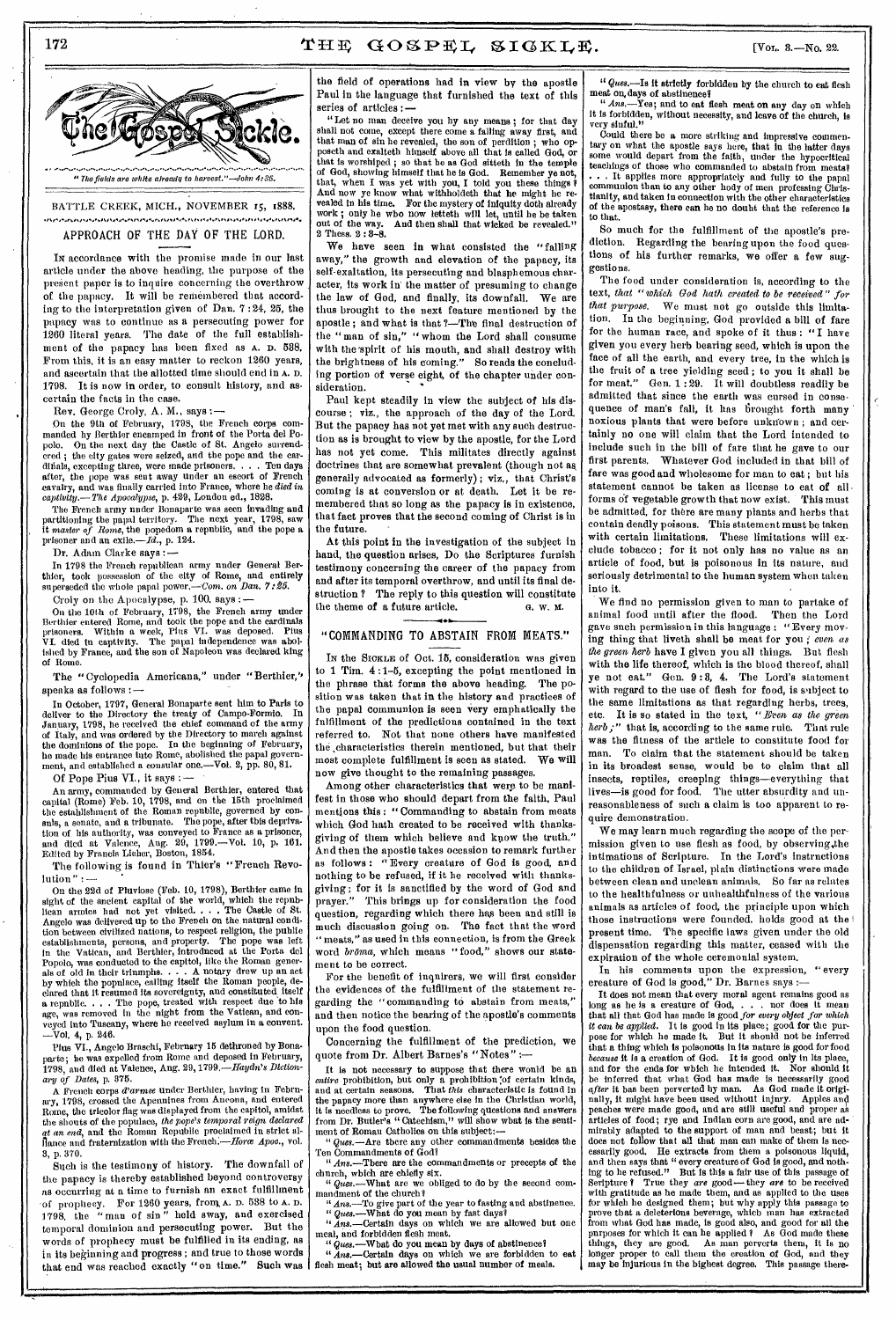$\overline{\mathbf{y}}$ 

### NOVEMBER 15, 1888.]  $T \times T \times G \times F \times L \times T \times L \times L$ . 173

fore, should not be adduced to vindicate the use of intoxieating drinks. As employed by the apostle, it had no such reference, nor does it contain any *principle* which can properly receive any such application,

In the interpretation of Scripture, it is extremely necessary to exercise great care that our personal preferences, likes and dislikes, do not creep in, and swerve us from the real intention of the inspired author. In the foregoing remarks on the text that have been considered, the purpose has been to obtain the true intention of the apostle; and it is hoped that the effort may prove of benefit and satisfaction to the readers. . *4* G. W. M.

## ORIGIN OF FIRST-DAY OBSERVANCE.—N0. 1.

ELD. J. N. ANDREWS says :--

More ancient than the Christian religion is the festival of Sunday, its origin being lost in remote antiquity. —History *of the Sabbath,* p. 260.

What was it, then, before it was a "Christian institution" ? Webster says :— •

*Sunday;* so called because anciently dedicated to the sun or its worship; . . . the first day of the week. Worcester gives the same definition. How an-

ciently was it dedicated to the sun or its worship ?<br>The North British Review styles it-

The wild solar holiday of all *pagan* times.

A pagan is one who worships false gods. Robert Paterson, in " Fables of Infidelity," says :-

The Chaldeans, the most ancient people of whom we have any acquaintance, . . . had among them the descendants of Noah, . . . were probably the best instructed of the heathen. They gave up the worship of God, adored the sun, and moon, and stars of heaven, . . . and dumb idols.

They adored the sun, and set apart the first day of the week, on which to do this service. He further says :—

From this rock we were hewn ; the common names of the days of the week, and especially of the first day of the week, will forever keep up a testimony to the necessity of that revelation which delivered our forefathers and us from burning our children upon the Devil's altars on Sundays. *lb.,* pp. 12, 13.

This shows how early Satan had the day dedicated to his honor ; and that, too, by inspiring them to offer their children to him by burning them on his altars on Sundays.

" Chamber's Encyclopedia," art. Babylon, says :—

Babylon was the first seat of power. The earliest records yet discovered are those of a monarch whose capital was Ur.  $\ldots$ . The monarch's resources are seen in the ruins of the temple of the sun-god built by him. His name in the Accade (ancient Elamite) language would be the Che-dor-<br>la-oner, of Gen. 14 : 5. This king is not the one who huilt the temple.

This shows how early sun-worship, and templebuilding to the sun, had become established. ' In the days of Abraham, this departure from God, had no doubt become quite prevalent. We can also see why the Lord would have Abraham separate from his "country," and from his " kindred," and from his " father's As the departure from God became more prevalent, and Abraham continued to maintain his tegrity, God could say : "I know him, that he. will command his children and his household after him, and they shall keep the way of the Lord." Gen. 8 :19. And in after years, when Abraham had been " gathered to his people," God could still encourage Isaac, by saying : "In thy seed shall all the nations of the earth be blessed; because that Abraham obeyed my voice, and kept my charge, my commandments, my statutes, and my laws." Gen. 26 :4, 5. It also seems that this sun-worship of those early times, would be what we would call Baal-worship of later times. " Smith's Bible Dictionary," art. Baal, says :—

Cruezer Mouere declares Baal to be the sun-god.

The "Union Bible Dictionary," art. Baal, says :-The name by which several nations of the East worship the sun.

Prideaux, writing of the tower of Belus, or Babel, says :-

Its foundation must be carried back to the time of Nimrod in the second century after the flood, when the nations said, "Let us build a city and tower, and make us a name." Probably it was even then consecrated to the worship of Baal or the sun, and thus brought down the vengeance of Jehovah upon the builders.—Vol. 1, p. 490.

Reader, if, as Mouere declares, Baal was the sungod, and the time set apart in which to worship him was the first day of the week, or Sunday, then may meet meet with Bad-worship or Baal-worshipers, in the we also be sure of another thing; viz., that when we Scriptures, it is an evidence of first-day observance, whether among Jews or Gentiles. Smith, in his "Classical Dictionary," speaking of the religion of the Chaldeans, says :—

The religion of the Chaldeans was Sahaism, or the worship of the heavenly bodies. The priests formed a caste, and cultivated science, especially astronomy, in which they knew the apparent motion of the sun, moon, and five of the planets, the calculation of eclipses of the moon, . . . dividing the year into twelve months.

Of Babylon he says :—

Secular history ascribes its origin to Belus ( *i.e., the* god Baal).

Under the word Heliopolis he says :—

Heilopolis, . . . (*i. e.* the city of the sun), . . . a cele-<br>brated city of Syria, a chief seat of the worship of Baal, one of whose symbols was the sun.

Of Helios he says :—

Called *Sol* by the Romans, the god of the sun,

These facts are of great moment, as they show us the apostasy of mankind in the early ages of our world. No doubt this form of departure existed before the flood, and Cain and his posterity In all probability chose another day for rest, than the one sanctified by God, to his father Adam. The "sons of God "and the "children of men," would be, in those times, proper appellations, designating between those who feared God and kept his law, and those who " corrupted his way." This will be noticed too, that when the worship of Baal was practiced by Ahab, it was said to the children of Israel: "Ye have forsaken the commandments of the Lord, and thou The *North British Review* styles it—<br>hast followed Banlim." 1 Kings 18:18. Also in 2 Kings **THE** 17 :16, we read : " And they left all the commandments of the Lord their God, and made them molten images, even two calves, and made a grove, and<br>worshined all the host of heaven and served Baal" worshiped *all* the host of heaven, and served Baal." This is true also--if they "left all the commandments," they left the Sabbath ; and if they "worshiped all the host of heaven," they worshiped the sun ; and if they worshiped the sun, they observed the sun's day.

Prideaux says : "Probably it was even then (secand century) consecrated to the worship of Baal or the sun," and if so we see, at how early a time Jehovah's rival began. And if thus doing "brought down the vengeance of Jehovah," we can see good reason for scattering "them abroad." Wonderful indeed has been the departure from God, by mankind, not only in respect to his day of rest ; but in reference to the other nine parts of his law as well. Justin Edwards, in his " Sabbath Manual," says :-

If mankind had always kept the Sabbath, there would never have been an idolator in the world.

Then idolatry had its origin in Sabbath breaking. Wonderful ! yet no doubt true.

Jennings makes this sun adoration more ancient than the exodus of Israel from Egypt. Of that time he says :—

The idolatrous nations, in honor of their chief god, the sun, began the day at his rising.

They had changed God's order, by beginning the day at the sun rise instead of sun setting. He represents the nations of those times as setting apart Sunday in honor of their chief god, the sun, and says :-

The day which the heathen in general consecrated to the worship and honor, of their *chief* god, the *sun,* which, ac  $\begin{array}{|l|l|}\n\hline\n\text{lociding to our computation, was the first day of the week.}\n\hline\n\text{or } \text{dip}_1 & \text{for } \text{dip}_2 & \text{for } \text{dip}_3 \\
\hline\n\text{or } \text{dip}_4 & \text{for } \text{dip}_4 & \text{for } \text{dip}_5 \\
\hline\n\end{array}$ 

Then Sunday-sacredness had become general among the nations of those times. We find the Egyptians of whom the Israelites were slaves, honoring the sun. Morar, a first-day advocate and observer, in his work on "The Lord's Day," says :—

We allow the old Egyptians worshiped the sun, and as a standing memorial of their veneration, dedicated this day to him.

This is one reason why God delivered his people from that bondage.

These extracts show the condition of Israel at the time of their deliverance ; and we may reasonably conclude they had nearly, or quite, come to disregard the seventh day ; if not by free-will, by compulsion, as they were slaves, and in servitude. This, if so, will throw light on Deut. 5:15, "And remember that thou wast a servant in the land of Egypt, and that the Lord thy God brought thee out thence through a mighty hand and by a stretched out arm : therefore the Lord thy God commanded thee to keep the Sabbath day." Their disregard of the day made it necessary to give the command " to keep it holy." Rev. John Marsh says :—

probably the children of Israel were made incessantly to labor in Egypt.

God sent Pharoah word to let his people go, "that they might serve him." He refused, and haughtily told Moses : "I know not the Lord ; neither will I let Israel go!" Then the Lord wrought, for his " name's sake; that it should not be polluted hefore the heathen among whom they were" (Eze. 20:9), by sending the plagues upon Pharoah, for his determination to make Israel work. Ex.  $5:4, 5$ . It seems too, that God had threatened to destroy Israel, *"in the* land of

Egypt" (Eze. 20 :8), and Moses refers to this in Ex. 5 : 3, when he says, "Lest he fall upon us with pestilence, or with the sword." They had the week; for Lochyer, in his "Elements of Astronomy," says :-

The week, the names of the seven days of which it is composed, was derived by the Egyptians from the seven celestial bodies then known.

He then says of their names as distinguished by the Romans, and of Sunday, thus :—

*Dies Solis,* sun's day, Sunday.—Ib., p. 222. "History of Christianity," Book 8, chaps. 1 and 4, '

says :—

. The day of the sun would be willingly hallowed by almost all the pagan world.

The "Union Bible Dictionary" (edition of 1855), says :—

Sunday was a name given by the heathen to the first-day<br>of the week, because it was a day on which they worshiped<br>the sun ; and this name, together with those of the other<br>days of the week, have heen continued to our time.

One thing is sure, Sunday is not the seventh day. It has its place as first-day, and always has, any amount of assertions to the contrary, notwithstanding.<br> **E.** VAN DEUSEN.

#### THE LOST-TIME QUESTION.

stands prominent. A loss of time, somewhat general AMONG the many excuses and pretexts for refusing to keep the seventh day, that of probable lost time but not world-wide, would still preserve the week and the Sabbath. That a loss world-wide and permanent is utterly improbable, yea, utterly impossible, may easily be proved :—

1. The week and the Sabbath were correctly kept, up to and after the time of Christ's resurrection. Luke 23 : 54-56 ; 24 :1 ; Acts 16 :13. Why expect and how prove that they have become permanently disarranged since ?

2. If the week of one is wrong, the week of all is wrong; but all agree with each other,—including the Jews, who, all admit, were able to keep the week from Moses to Christ—why less able or unable since ?

3. Millions and millions of time contracts are constantly falling due,—and always have been since the time of Christ. How could they all lose one or more days *all at once* sometime, and none know it, and such a loss never be repeated or corrected ? Think of the dated traffic, law-suits, wars, etc., constantly going on. Were there no mortgages coming due then, or could such a Rip Van Winkle sleep come over moneylenders now?

4. Pagans for thousands of years kept the day of the sun, till Pope Sylvester christened it the "Lord's Day," and together with the Roman emperors, from Constantine, enforced it on the world as the successor of God's Sabbath. Many have kept God's Sabbath from Eden. How could both parties lose at once, and lose just so much ?

5. The Sabbath could not be lost, except by losing the week (which, none will claim), or by disarranging permanently the days of the week—a thing no man can prove ever happened to a single individual, much less the whole race of mankind.

6. But to record days and weeks is one of the earliest lessons of childhood, and one learned alike by all classes and conditions of mankind, from the cradle to the grave. Aside from one's daily physical, needs, there are perhaps no more universal facts.

7. But there is, if possible, still clearer proof. Whence came the week of seven days, if not from creation ? and how marked off, save by a rest-day at its close ? How came it to be so universal, from time immemorial, if not divine ? What source so likely, what measure so fit, as this ever-recurring copy of the creation week, supported by divine command ? Says La Place (next to Newton the greatest of philosophers) :—

The week is the most ancient and incontestable monument of human knowledge. It appears to point to a , ommon source whence th t knowledge proceeded.---Craft's *Sabbath for Man,* pp. 528, 365.

It [the week] has been used from time immemori Sabouth for main, pp. 020, 000.<br>It [the week] has been used from time immemori I in<br>almost all Eastern countries, and as it forms neither an alli-<br>quot part of the year or of the lunar month (29 $\frac{1}{2}$  days),<br>those who semblance of probability.—Encyclopedia *Britannica, art.*  Calendar.

To the ancient Chaldeo-Babylonians, we owe not only our division of time, but also the week of seven days, dedicated<br>in succession to the sun, moon, and five planets—an arrange-<br>ment still maintained. And more than all that, there were<br>days set apart, and kept holy, as far hack days set apart, and kept holy, as far back as the time of Sargon of Accade (about 3400 B. c.). There are, however, essential differences between the two [Hebrew and Chaldean Sabbaths]. In the first place, the Babylonians k Sabbath days each month, which made them more than one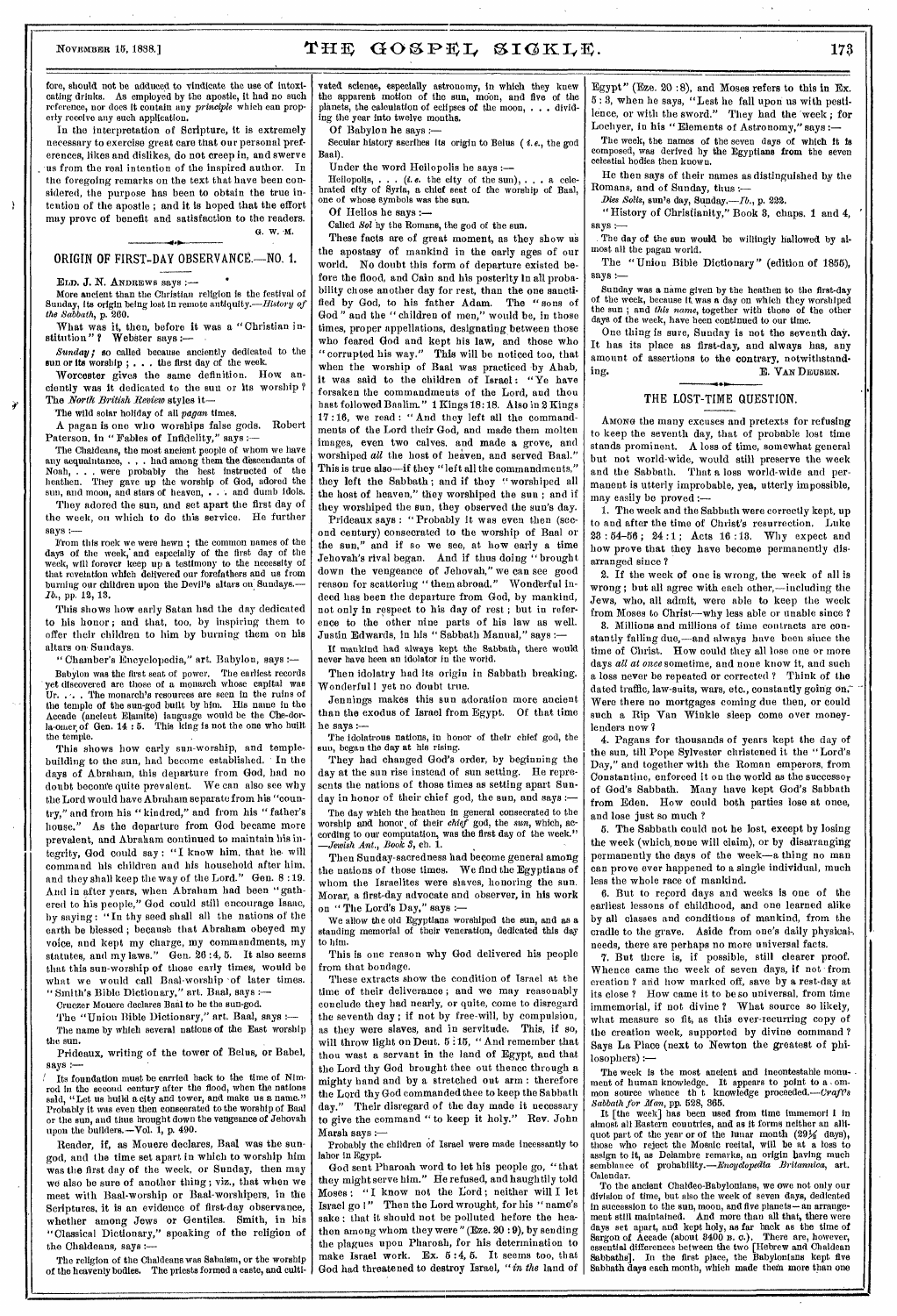a week. In the second place, they came round on certain dates of each month, independently of the day of the week; on the 7th, 14th, 19th, 21st, and 28th. *—Ragozin's Chaldea*  (Pdtnam's edition); p. 230.

We find among all the ancient nations,--Chaldean, Persian, Hindus, Chinese, and Egyptian,—that the seven days of the week were In universal use, and each named the seven days, after the seven planets, including the sun and<br>moon. We shall find the probabilities millions to one<br>against its being an accident.—*Planetary and Stellar Worlds*,

8. Let us hear the testimony of, the languages, Eld. W. M. Jones, of London, a linguist long resident in the East, has published a "Chart of the Week," giving the meaning of the word " week " and of each day, in 160 of the principal languages, ancient and modern. From it we learn the following :,(1.) Every one,—Sanskrit, Babylonian, Egyptian, Chinese, etc, has a week of just seven days. (2.) One hundred and eight of the 160 languages call the seventh day, or Saturday, *Sabbath,* or some word indicating *no work.*  (3.) But three call Sunday by any sacred name. (4.) Among those calling the seventh-day the Sabbath are the ancient Persian, Arabic, Armenian, Turkish, as well as the later Italian, French, Spanish, German, Russian, etc.

9. The oldest writings on earth, —the Assyrian inscriptions of 3,000 years ago—tell of a week of seven days, marked by seventh days of rest. Says George Smith of the British Museum, and discoverer of the famous Creation Tablets :—

In 1869, I discovered, among other curious things, a religious calender of the Assyrians, in which every month is divided into four weeks, and the seventh *days,* or Sabbaths, are marked out as days on which no work should be undertaken.—Assyrian *Discoveries,* p. 12.

Says the fifth Creation Tablet : " On the seventh day he [God] appointed a holy day. And to cease from all labor he commanded." See *Le Normant's Begin. of History,* pp. 248-9. Rev. James Freeman Clarke says : "This Fifth Tablet is very important, because it affirms clearly in my opinion that the origin of the Sabbath was coeval with creation. Mr. Sayce has recently published a similar opinion."—Ten *Great Religions,* Vol. II p. 554. Says Dr. Crafts in his "Sabbath for Man," p. 527

The Challean euniform inscriptions prove that the weekly Sabbath was observed not only by the Assyrians and Babylonians but by the earlier inhabitants of Chaldea, at and before the times of Terah and Abraham, and was believed to have been ordained at creation. - *See Trans. Soc. Bib. Archeol.,* Vol. V, p. 427 ; *Sayce's Bab, Lit.,* p. 55 etc. ; *Records of the Past,* Vol. VII, pp. 157-170 ; *Christian Statesman,* July 14, 1887.

If the Sabbath and the week were so well known both to Christians and heathen far back of Moses, and by them always referred to creation (Gen. 2 :3 ; 29 : 27), it is sheer nonsense to claim, as some do now, that they were first made known to Israel in the wilderness. If they were able to preserve the Sabbath and the week through the times of Abraham, Moses, Nehemiah, etc., to Christ, and later, what reason to expect that the modern world should forget and lose a lesson so useful and universal ?- and then somehow *pick it up again,* and all this *unknown to any one,* and unsupported by a scrap of history or experience--or rather, contrary to all history and experience 1

10. The science of astronomy absolutely demonstrates that there has been no day lost since long before Christ,—which is more than is needed to destroy the objection.

Johnson's Cyclopedia, art. La Place, says :—

The carliest authentic observations of celipse, made at Bubylon in the years 719, 720, 721, B. C., show that they occurred 1% hours somer than if the present mean motion of the mounth of proaches nearer to the earth than years of study, of the source of the resulting discrepancy between astronomical tables and observation, is regarded as one of the proudest achievements of the author.

Now, if astronomers, by the study of eclipse-tables and observations, can detect a gain of but 105 minutes in 2600 years, what nonsense to talk of a possible loss of years, weeks, or even a day 1

11. Again, see how easily astronomy detects and corrects errors in counting time I The Julian year (after Julius Cæsar, since 45 B. C.) counts 365} days for a year. The Gregorian. or *true* solar, year (after Pope Gregory VIII., since 1582) has 365 days, 5 hours, 48 minutes, and 46 seconds ; or is eleven minutes *shorter* than the Julian year. Thus the Julian almanac would lag behind the sun and seasons three days in 400 years ; or get ten days behind from A. D. 325 to 1582, when Gregory ordered it to be set right by commanding Oct. 5, 1582, to be dated Oct. 15, 1582, and the Gregorian year to be used thereafter.

Catholic Europe obeyed at once ; Protestant England and her colonies delayed until Parliament ordered Sept. 3, 1752, to be dated. Sept. 14, 1752 (the Julian almanac being then eleven days behind the sun), and the Gregorian calender to be followed. Greek Russia still uses the Julian almanac, which is now twelve days behind the sun, and our Gregorian, or true, almanac; and therefore, while we all keep Christmas On the same calender day (Dec. 25), Russia observes it Jan. 6I But Rome, England, and Russia alike count the *same* day for Sunday, Monday, etc., and *always did .1* Thus does God preserve the week, by making it so simple that a child can measure it. Suppose the people had lost a few days now and then, would not the seasons tell the astronomers of it ?

12. Astronomy is the oldest of sciences. It flourished under the clear skies and on the boundless plains of Chaldea and Egypt, thousands of years ago. Says a recent and able anthority :-

The astronomers of ancient Mesopotamia . . . had succeeded, by their knowledge of the period of 223 lunations [moons], in predicting eclipses. The most ancient calculation of this kind,—that for March 10, 721, B. c.,—was made hy them, and differs from ours by a few minutes only.<br>Thus we have seen two solar eclipses; those of July 2,<br>930 B. C. and June 13, 809 B. C. are mentioned on the mon-<br>uments.—Le Normant and Chevallier's Anc. Hist. of the *East,* pp. 816, 448-451.

Says the great Sir John Herschel, prince of astronomers

Remarkable eclipses, for instance, now that the lunar theory is thoroughly understood, can be calculated back for thousands of years, without the possibility of mistaking the day of their occurrence. And whenever any such eclipse is so interwoven with the account given by au ancient author of some historical event, as to Indicate precisely the interval between the eclipse and the event, and at the same time to identify completely the eclipse, that date is recovered and fixed forever. This has been done in the case of four remarkable total eclipses of the sun : Thales, May 25, 585 B. O. (mentioned hy Herodotus as predicted by Tha as causing the suspension of a battle between the Medes and Lydians, followed by a treaty of peace) ; *Larissa, May* 19, 557 B. o. (related by Zenophon as causing a panic among the Median defenders of that city, thus enabling the Persian besiegers to capture it); *Agathocles*, Aug. 15; 310 B. a. (witnessed near the southern part of Sicily by the fleet of Agathocles, in its escape from the Carthaginian blockade of Syracuse); Sticklastad, Aug. 31, 1030 A. D. Too recent for use.—Outlines of Astronomy, pp. 683-5. See Chambers' Encyc, Eclipses; "Haydn's Dict. of Dates, Eclipses; New-comb's and Holden's Astronomy, p. 183.

Speaking of that of Larissa, Sir John says: " We are thus presented with a datum in those remote times, having all the precision of a most careful modern observation," etc. Of Agathocles he says: "No other eclipse by possibility could have done so."

Says one of the highest living authorities :—

In China the same idea has prevailed from time imme-<br>morial ; and from the reign of Teheon, 1100 B. C., a court<br>astronomer has heen regularly employed, whose husiness it<br>has heen to announce any approaching eclipse. The co then assembled (a custom even in our own day), the emperor solemnly beat a tambour, while the mandarins shot arrows into the sky, to assist the eclipsed luminary.—Sir *John Lubbock, in Origin of Civilization,* p: 231.

The following will explain itself *:—* 

*U. S. Naval Observatory, Washington, Jan. 31, 1888. Mr. L. J. Caldwell,* 

*Battle Creek, Mich.* 

SIR: To the several questions in yours of the 23d inst.,<br>the following answers are returned :--<br>1. "Did not the ancient nations predict and record<br>geollyses long before Christ ?"--Tes.<br>2. "Is not the day of the week on wh

3. " Have not modern astronomers retraced and identi-fied some of them, even to the day of the week ? "— *Yes*  [as to identifying them], but not as to the day of the week, which could be, however, readily ascertained.<br>4. "Did the Julian or Gregorian corrections of the calender disarrange the days of the week  $\frac{3}{1}$  "-No.

#### Very respectfully,

R. S. PHYTHIA, *Superintendent.*  But if time has been lost, how could astronomers predict, record, and retrace eclipses in all nations for thousands of years, without finding it out ? How can one be expected to admit a "may be so," in contradiction to science, history, and all individual experience ? Not a scrap of reliable proof can be shown. Is not the "wish father to the thought," since those who cannot find a definite day for the seventh day, can yet find one for the first ? Selkirk, Kane, Livingstone, Magellan, etc., lost no time. Are we to believe that once on a time, all the world lost<br>their wits? LOYD J. CALDWELL. LOYD J. CALDWELL.

#### " HAVE ME EXCUSED."

"AND they all with one consent began to make excuse." Luke 14:18. Almost every one who has studied the Bible in reference to the Sabbath ques-

tion, knows that the seventh day is the only weekly Sabbath that God ever blessed, and commanded to be kept holy, or that the Bible says anything about ; but the keeping of it brings such a cross that but few professing Christians have the faith and moral courage to bear it. Hence, when they find that the seventh day is the Sabbath of the Lord, like the men in the parable, they begin to make excuses for keeping a day that is more convenient, and brings no cross.

The most common excuse is that it makes no difference which day of the week we keep, so we keep one day in the seven. For the same reason many neglect other Christian duties. It is inconvenient, at first, to pray and have family worship ; and I have known professing Christians who did not pray, and others who had once done so to cease, on account of its being so great a cross and so inconvenient. Some refuse to be Christians, giving for their reason these frail excuses. It is hard to overcome the habit of gratifying their appetites, and their desires for worldly pleasure, and to suffer the displeasure and ridicule of those who were their companions in these things. In this way many Christians who have begun well, shrink from inconvenience until their religion becomes only a form, void of the blessings of God that it should bring in this life, and of the heirship to the inheritance in the world to come. Those who have the true Christian spirit will not turn away from what the Lord requires of them, nor will they ask that the cross be any lighter. The familiar hymn expresses it thus :—

" I ask not, Lord, for less to bear Here in the narrow way,<br>But that I may thy blessing share<br>In all I do or say."

What were crosses and inconveniences to the martyrs ? Why did they suffer them, and do those things which caused them to lose their positions in business, their wealth, their homes, their relatives and friends, and even their lives, when they might have done that which was convenient and popular, and saved their lives, friends, and homes ? Did not the Catholic Church (like the popular churches of to-day) offer them Christ, and say that its greatest desire was to save their souls, on the terms only, that they would keep Sunday, and cease to do that which was inconvenient and unpopular ? The whole Christian world knows that the martyrs did right, and that they would not have been doing God's will, and would have lost eternal life, if they had yielded to these worldly importunities. The Catholic Church wondered at their persistence in going contrary to the whole world, and against the wise (?) counsel of its priests, bishops, and the pope. One of Luther's greatest opponents, the famous Roman Catholic; Dr. Eck, spoke of him as follows :—

"I am surprised at the humility and modesty with which the Reverend Doctor undertakes to oppose, alone, so many il-lustrious Fathers, and pretends to know more than the Sovereign pontiff, the councils, the doctors, and the universities! It would be surprising, no doubt, if God had hidden the truth from so many saints and martyrs until the advent of the Reverend Father 1"

We love to sing of how the martyrs suffered  $:$   $-$ 

"Must I be carried to the skies

# On flowery beds of ease,<br>Whilst others fought to win the prize,<br>And sailed through bloody seas?"

Professed Christian, could *you* sail through bloody seas, if such persecution should come in our day?<br>Can you sing "with the spirit and with the under-"with the spirit and with the understanding also," -

"Sure I must fight If I would reign ; Increase my courage, Lord ; I'll bear the toil, endure the pain, Supported by thy word

How much fighting would you do, if you yielded every time you saw an inconvenience in your way ? Could you " bear the toil, endure the pain," if you fled. whenever it appeared ? If you do not believe that the Lord means just what he says in his commandments, how can you believe what he says in his prom-<br>ises ? You, of course, do believe both. Then dare You, of course, do believe both. Then dare to read aright the Sabbath commandment, and believe it, and show your Christian loyalty by practicing to the' very letter what it says. Though it may not lead you through seas of blood, be true to him, bear the little toil, endure the slight pain, that may be necessary in keeping GOd's holy day.

Although inconvenience is a very common excuse, and would seemingly release you from keeping God's holy day (Luke 14 :18, 24 ; Num, 22 :12, 19-22), you do not want to be excused; for thereby you would<br>be excused from receiving the reward. It is only be excused from receiving the reward. those "that do his commandments" who "have right to the tree of life, and . . . enter in through the gates<br>into the city." Rev. 22:14. ISAAC MORRISON. into the city." Rev.  $22:14$ .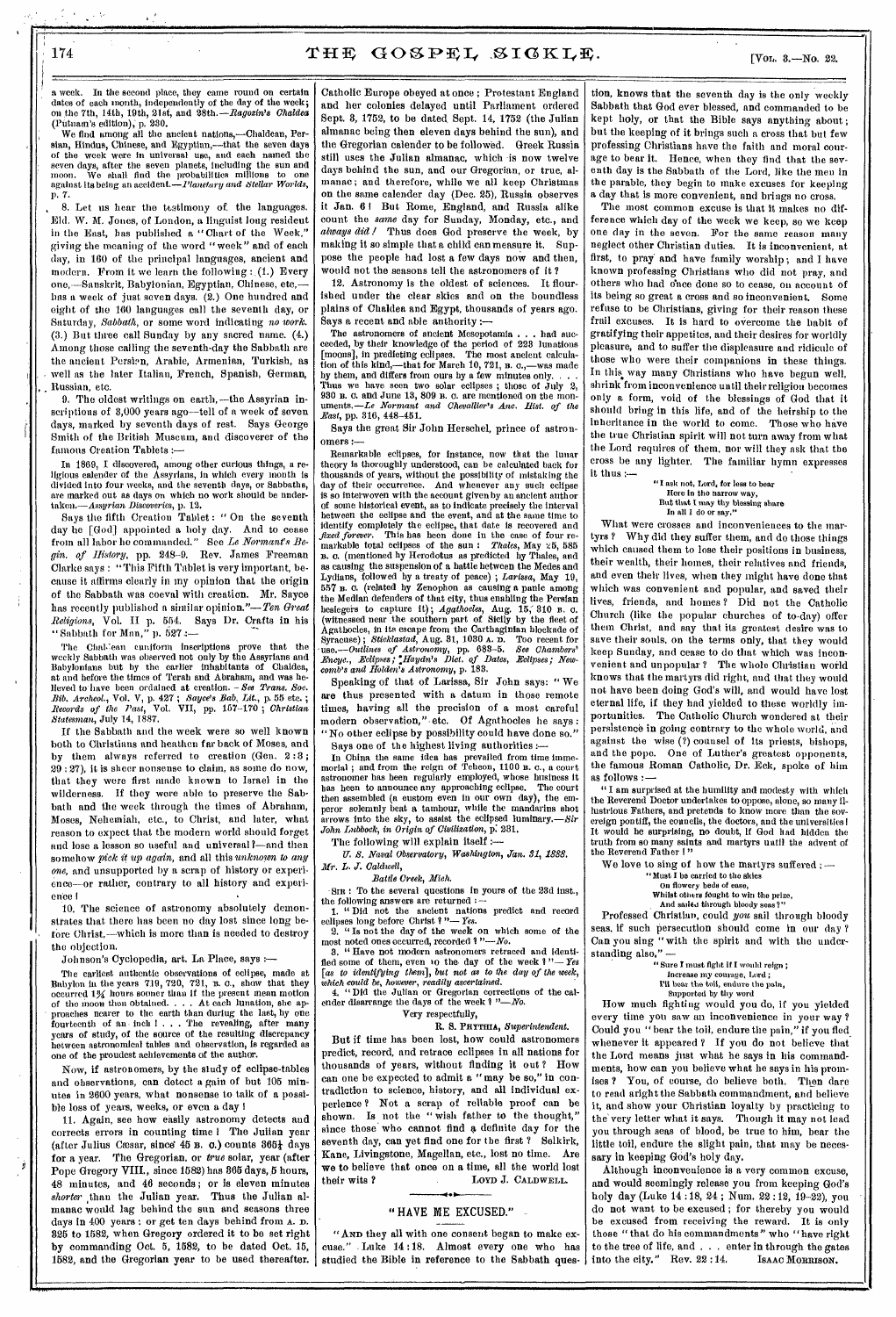## NOVEMBER 15, 1888.]  $THE \ GOSPEL \ SIGKLE \ n$ .

#### THE VALUE OF TRUTH.

"Fon we can do nothing against the truth, but for the truth." The idea is quite prevalent that it makes little difference what a man believes, if his heart is only right. But the Bible teaches men to worship God in "spirit and in *truth."* The truth, then, is essential, as well as the spirit. The Spirit of God is the "Spirit of truth," and its office is to guide the humble seeker " into all truth." The Scriptures nowhere license a compromised standard or an adulterated faith, but, rather, everywhere insist upon strict conformity to *truth. "* Sanctify them through thy truth," are the Saviour's words. And again, " To this end was I born, and for this cause came I into the world, that I should bear witness unto the *truth."* Grace and *truth* came by Jesus Christ. "I am the Grace and *truth* came by Jesus Christ. way, the *truth,* and the life." "Ye shall know the truth, and the *truth* shall make you free." " The -Lord is nigh unto all them that call upon him, to all that call upon him in *truth,"* John bare witness unto the *truth.* "I have no greater joy than to hear that my children walk in *truth."* "God shall send forth his mercy and his *truth."* Let " thy truth continually preserve me." "Thou . . . bast the form of knowledge and of *the truth in the law."* "For if we sin willfully after that we have received the knowledge of the *truth,* there remaineth no more sacrifice for sins." Let us love—"in deed and in *truth."* These and scores of similar passages show the stress that the God of the Bible attaches to the truth. There is no room, therefore, for that sentimental cant which extols so-called Christian union at the expense of doctrinal purity, and a consistent platform of Bible truth. "First pure, *then* peaceplatform of Bible truth. "First pure, then peace-<br>able," is God's order. True charity will not complaisantly fellowship known error ; for charity " rejoiceth in the *truth,"* and " thy law is the truth." Therefore, those who have changed Jehovah's law have turned the truth of God into a lie ; for if any change is made in truth, it is truth no longer.

It was by accepting the first lie that the human family was hurled to ruin. Satan is " the father of lies." "He abode not in the truth;" hence, the record of his subsequent, treason and wickedness. Believing a lie blighted file happiness of a race ; departing from the truth drove the highest angel from<br>his seat in glory. Though a man possess honest Though a man possess honest motives and a Sincere heart, if he " err from the *truth,"* he needs to be converted from his error. James 5:19, 20. Paul says that we are sanctified<br>through "the Spirit and belief of the truth." But through "the Spirit and belief of the truth." belief alone will not sanctify or save, else Satan himself might wear an immortal crown. The soul can be purified only through obeying the truth.

While evil men "shall turn away their ears from the truth," the Christian warrior will "buy the truth and sell it not ;" he will have his "loins girt about with truth," and " the truth will be his shield and<br>buckler." We read that because the last generation We read that because the last generation received not the love of the truth, that they might be saved, . . . God shall send them strong delusion, that they shall believe a *lie;* that they all might be damned who believe not the *truth,* but had pleasure in unrighteousness." These prophetic words, applying just before the coming of Christ, show that man had had opportunity to hear and receive the truth, but had turned deliberately from it.

Even in this degenerate age of varied and speculative theology, of ritualistic fog and tradition and trash, the truth can be found by every patient, praying seeker. Of that class who are established in the special truths of the closing age, it will be said, Open ye the gates, that the righteous nation which keepeth the truth may enter in." The truth, believed and obeyed, transports its adherents to the beautiful hills of paradise ; but will plunge its transgressors into the depths of blackness and death.

May you and I, dear reader, so adorn our character with the gems of transforming truth, that we may be found at last with those who by keeping the commandments of God and the faith of Jesus, shall have gained the right to an abundant entrance to the city with pearly gates. W. C. WALES. city with pearly gates.

#### TEST THAT ARGUMENT.

WHEN you think you have discovered a good argument against keeping the Sabbath of the ten commandments, in the fact that the law has been abolished, try it on the other nine. If it holds good, releasing you from obligation to refrain from killing, stealing,

etc., doubtless you are released from obligation to keep the Sabbath.

If you think you need not keep the Sabbath, because it is not commanded in the New Testament, whence arises your obligation to keep the first.day of the week, which is commanded in neither the New Testament nor the Old?

I once saw a tract opposing the Sabbath of the Lord, the leading and most emphatic objection of which was that the Scriptures do not inform us that the Sabbath is a memorial of the creation. See Gen.  $2:8$ ; Ex.  $20:11$ . But the writer found evidence in Dent. 5 :15, upon which he asserted most positively that the Sabbath was instituted as a memorial of the deliverance from Egypt. This text makes no such assertion. Therefore, if his mode of argument is good, his conclusion is false. Gen. 2 :3 and Ex. 20: 11, tell us why the Sabbath was blessed and sanctified ; *i. e.,* why is *was instituted;* while Deut. 5 :15 gives those who were delivered from bondage in Egypt an additional reason why they should *keep* it. See Dent. 24 :17, 18.

The writer forgot to try his argument on the first day of the week. That is observed as a memorial of the resurrection of Christ on that day ; but where in the Scriptures is the testimony that its observance is a memorial of the resurrection, or that it was ever set apart to be observed at all ? If the opponents of the truth would test their arguments, they would hardly have the audacity to use them. R. F. C.

# *The Theological World.*

#### WHAT CATHOLICS SAY.

#### HARD QUESTIONS FOR SUNDAY-KEEPERS.

THE first of the following paragraphs we find in a newspaper article credited to the Palmer *Journal.* It is an explanation of the Sunday question by a Catholic, from a Catholic stand-point. This paragraph shows how Protestants are involved in papal tradition by the observance of the day. How can they clear themselves from the charge of recognizing the authority of the Catholic Church ? He says :

The observance of Sunday as a religious festival by Prot-estants implies a recognition of the authority of the Cath-olic Church in spiritual matters, as the Bible is silent on that matter. No.apostolic command or suggestion has been given for the change of day. Protestant compilers of Bible<br>dictionaries are driven to despair when they come to explain<br>the adoption of the first day of the week in lieu of the sev-<br>enth-day Sabbath on Bible authority; the that the apostles (Acts 20 : 7) broke bread on the first day<br>of the week. But as it is not eustomary for Protestants<br>"to break bread on the first day after the Sabbath," the<br>mere recital of this occurrence has no binding Sabbath of the decalogue.

The following is from James Blake, M. D., another The following is from James Bluke, M. D., another<br>Roman' Catholic. In a debate with a Protestant, he drove the latter to the wall with the following unanswerable charges :—

Christ never wrote, but God the Father did. He wrote the ten commandments on the tables of stone, and the only commandment he emphasized; was the one that relates to the keeping of the seventh day. *"Remember* the Sabbath day to keep it holy ; " and there is no command' so often repeated throughout the Old Testament. If the Bible *alone* he the gentleman's rule of faith, he is bound by this commandment; but does not.<br>mandment; but does no observe ti<sup>8</sup> — No; he does not.<br>Has he any Scripture auth the *church* thought fit to change it. Hero the gentleman admits the authority of the church to be superior to the hand-writing of God the Father. And yet he will look you in the face, and declare that the Bible, without church authority, is his rule of faith.

### ROME AND THE BIBLE.

"THE Bible has at all times been accessible to Catholics," so saith the *Catholic Mirror,* as quoted in a recent number of the *Observer*. Much research would not discover another so deft a re-enactment of Joab and Amasa. How gently the left hand fingers the silky beard of Truth ; how surely the dagger in the right hand finds the spot under the fifth rib I

"The Bible has at all times been accessible to Catholics." There are three senses in which this is literally and obtrusively true ; and there is a fourth sense,-the plain, obvious meaning of the writer in the *Mirror,*--which is as far from the truth as the pope is from a return to the Quirinal.

First, it is literally true that the Bible has been at

all times accessible to Catholics. To how many Catholics  $?$  - To the pope and the officials, and to a handful of the laity here and there, one person in tens of thousands. And as these are "Catholics," the *Mirror* has mirrored both the strict and the literal truth in the words, "The Bible has been at all times accessible to Catholics."

Again, the Bible has been a good deal *too* accessible to Catholics. What is this we see in Toluca not far from the City of Mexico ? The plaza alive with people ; in the midst of the excited crowd a number of Catholic priests, and out of the midst of the priestly circle a pyramid of flame and a column of smoke from a pile of *burning Bibles /* Inquisitorial visits from house to house, threats of penance, purgatory, and perdition, have extorted from trembling families their copies of the word of God for the fagot pile 1 Yes, the Bible has been only too " accessible to Catholics."

Like transactions are taking place all the time, and in every land where Romanism can enact itself outside the range of the Protestant eye. Not long ago, in one of our mission stations in Brazil, a Catholic priest found access to a Bible in a Romish family, and bearing it forth into the street, he expended a good many lucifer matches in the effort to set it on fire<br>and burn it. Finding the hook somewhat stubbornly Finding the book somewhat stubbornly non-combustible, he actually drenched the sacred volume with kerosene, and so consumed it.

This is a venerable sin of the church of the Vati-<br>can. During the desolating nersecutions in Bohemia During the desolating persecutions in Bohemia and Moravia, when Ferdinand of Styria declared that he had rather reign over a desert than over a population of heretics, the Catholic government year by year made a money appropriation for the burning of Protestant books, and especially the Bible.

Dr. Cattell, while in Prague, saw and handled a precious copy of the word of God. It belonged to a mother in Israel, and one day from her window she saw a party of Catholics approaching, and seeking 'access" to it. As she was making bread, she kneaded her Bible in with the dough and baked it, and the inquisitors failed to find access to it. That baked Bible is read in the Bohemian churches to-day.

There is a third sense in which the Bible is ever accessible to Catholics. Any one of their Protestant neighbors will lend them, yes, glady give them, a copy. The Bible Society, if allowed to do so, will tomorrow despatch their agents to put a Bible in every Catholic family in the land.  $N_{\text{es}}$  Protestants will give them without money and without price, copies of the Romish version of the Bible : so in this sense it is true that the Bible is "  $\alpha$  ceessible to Catholics."

But in the sense intendest by the writer, that Roman Catholic peoples in any land under the sun have free access to the Bible,  $\oint r$  are encouraged by their church to read it, is even flagrantly untrue. There is a Bible House in Rome; the sign of which the pope can see from the yvindows of his gorgeous palace across the Tiber, and he curses it every time he sees it. The Rev. Hobart Seymour, of the English Church, while yet the pope had full sway in Rome, asked high papal officials why the Bible was disallowed. The reply was : "It is not disallowed." "But," said Mr. Seymour, "I have inquired in every bookstore in Rome ; and in ev'ery case the answer was, *'non e per*messo.' The only copy I found was one in several  $\zeta$ volumes, which cost twenty dollars." •

"But," said his interlocutors, "why should the people have the Bible when not one in hundreds can read?"

"Strange," said Mr. Seymour, "that none can read the Bible, when there is in Rome a priest for almost every ten people."

The first thing our missionaries do in a heathen country is, as soon as possible, to give the people the word of God in their own language, and teach the people to read it. Whenever did Romish missionaries do this? In their three centuries of mission work in America, have they ever given one Gospel to the Indians in their own language ?

More untruth could hardly be compacted into an equal number of words than lies wrapped up in the sentence, "The Bible has at all times been accessible to Catholics."—Rev. *W. P. Breed, in New York Observer.* 

WOULD that we could all imitate the pearl oyster. A particle of sand intrudes itself into its shell, and this vexes and grieves it. It cannot eject the evil, but covers it with a precious substance extracted out of its own life, by which it turns the intruder into a pearl. Could we do so with the provocations we receive from our fellow-Christians, there would be bred within us pearls of patience, gentleness, and forgiveness, by that which else had harmed *us.—Spurgeon.*